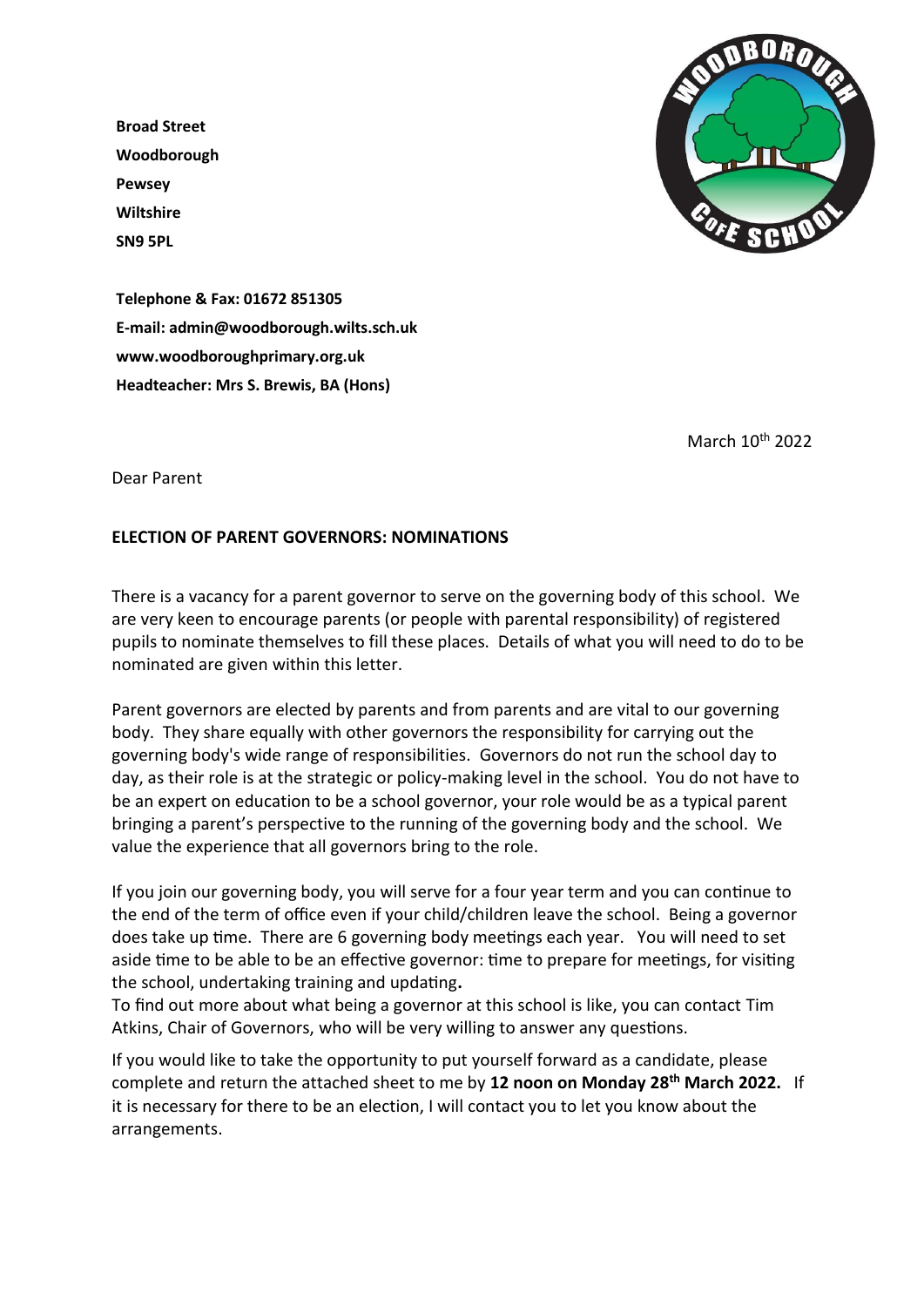We also have vacancies for Foundation Governors to join the governing body. Foundation Governors work alongside the other members of the governing body and share equally with other governors the responsibility for carrying out the governing body's wide range of responsibilities. They are representatives of the Church's role in the school and more detail on this role can be found here:<https://www.salisbury.anglican.org/schools/governors> For more information on becoming a Foundation Governor please contact our Clerk – clerk@woodborough.wilts.sch.uk

Yours sincerely

Mrs Sarah Brewis

Headteacher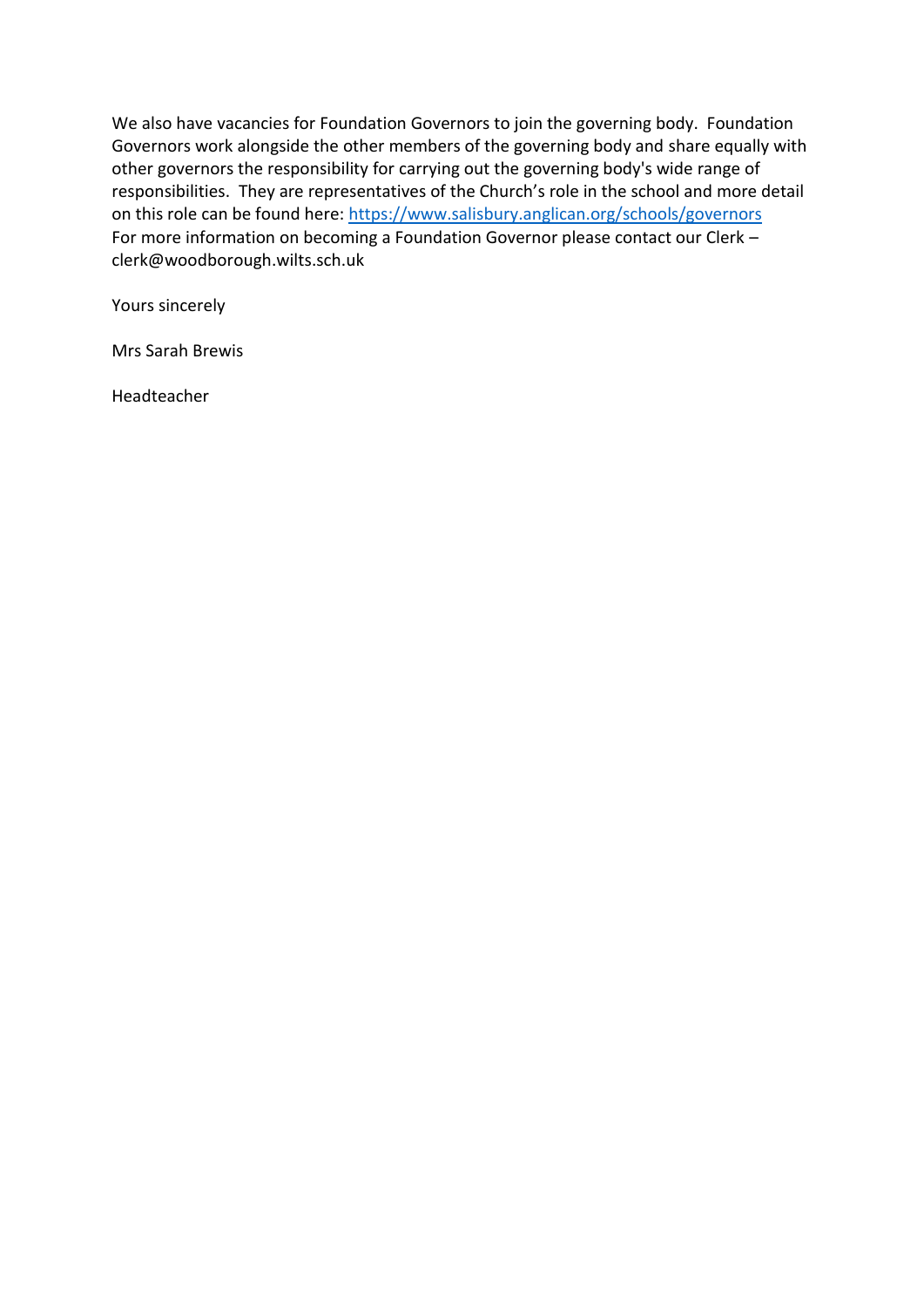## **Who can be a parent governor?**

All those who have parental responsibility and are over the age of 18 are eligible to stand for election, including parents who work at the school provided that they work for less than 500 hours per year when they are elected.

"Parent" is defined as including "any individual who has or has had parental responsibility for, or cares or has cared for, a child or young person under the age of 18". It includes a person who the child lives with and who looks after the child, irrespective of what their relationship is with the child. This must be someone involved in the full-time care of the child on a settled basis.

There are some circumstances that disqualify an individual from serving as a school governor, please read the list of disqualifications.

## **How to nominate yourself**

If you would like to put your name forward, complete the nomination form and write a brief personal statement (150 words maximum) to support your nomination. Return the nomination form to the school office by the stated closing date. The statements of all candidates will be typed in a standard format and circulated to all parents with ballot papers.

- If the number of nominations is the same as or less than the number of vacancies, all candidates will be elected unopposed.
- If there are more nominations than vacancies, an election will take place.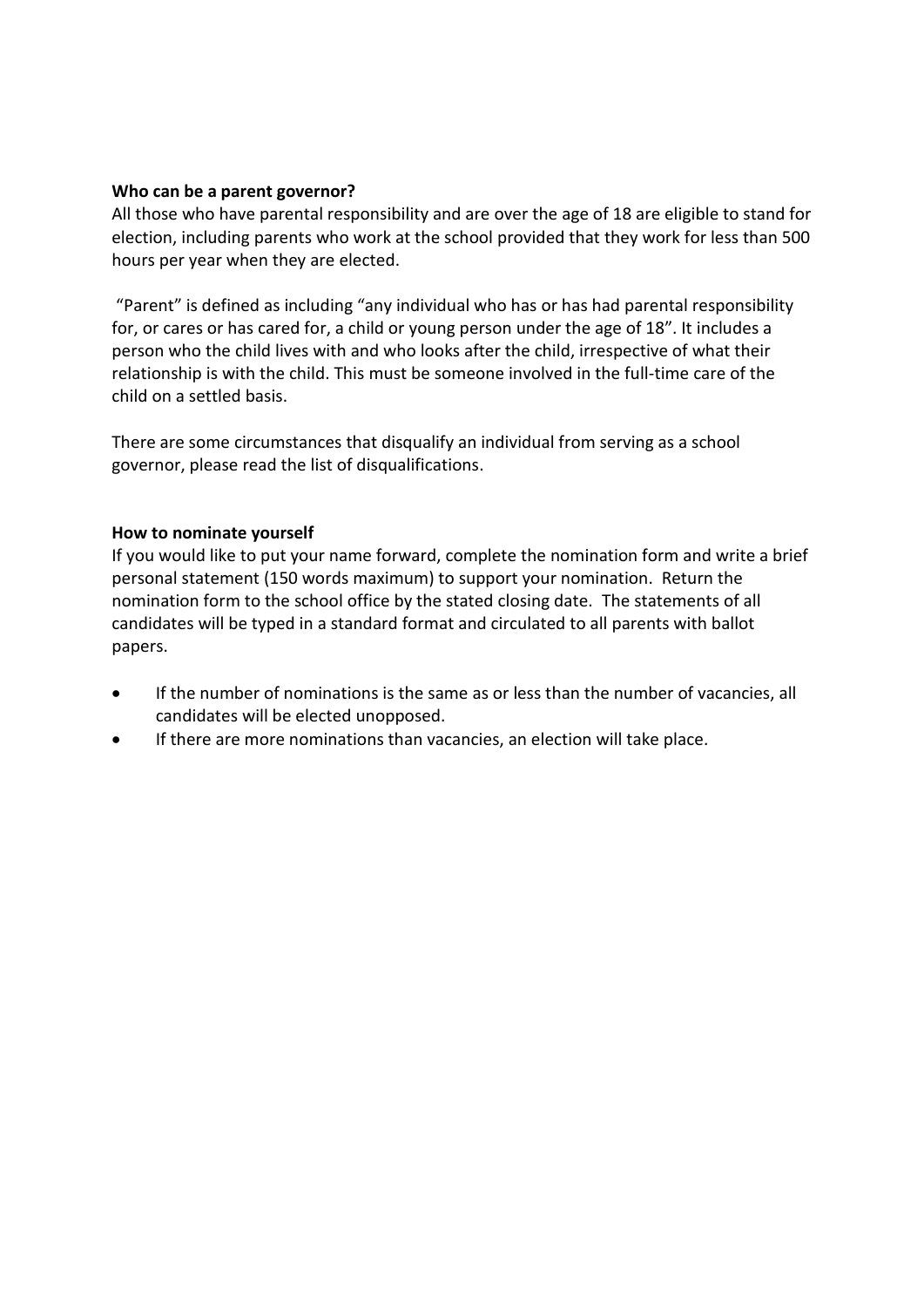| <b>NOMINATION FORM</b>                                                                                                                                            |         |
|-------------------------------------------------------------------------------------------------------------------------------------------------------------------|---------|
| Election for a parent governor for Woodborough CofE Primary School                                                                                                |         |
|                                                                                                                                                                   |         |
| Name:                                                                                                                                                             |         |
| Address:                                                                                                                                                          |         |
| Email:                                                                                                                                                            |         |
| Children in Year(s):                                                                                                                                              |         |
|                                                                                                                                                                   |         |
| Why I would like to be a parent governor:                                                                                                                         |         |
|                                                                                                                                                                   |         |
|                                                                                                                                                                   |         |
|                                                                                                                                                                   |         |
|                                                                                                                                                                   |         |
|                                                                                                                                                                   |         |
|                                                                                                                                                                   |         |
| I have read the list of disqualifications (overleaf) and am willing and eligible to stand for<br>election as a parent governor at Woodborough CofE Primary School |         |
| <b>Full name:</b>                                                                                                                                                 | Signed: |
| Date:                                                                                                                                                             |         |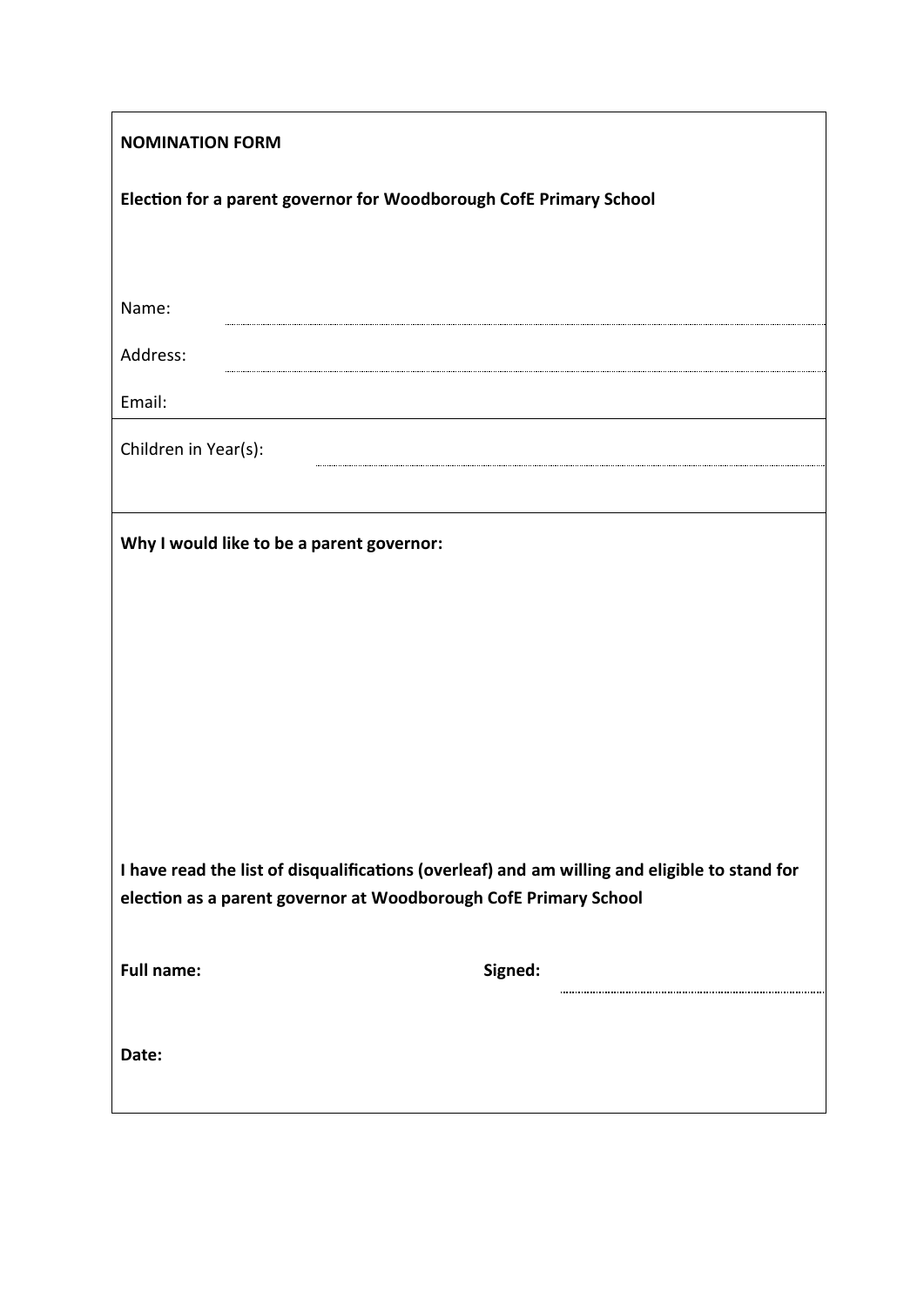## **QUALIFICATIONS AND DISQUALIFICATIONS**

Schedule 4 (regulation 17) of the Constitution Regulations covers the qualifications and disqualifications of governors.

A governor must be aged 18 or over at the time of his or her election or appointment and cannot be a registered pupil at the school. A person cannot hold more than one governorship at the same school.

A person is disqualified from holding or continuing to hold office as a governor of a school if, in summary, that person:

- is the subject of a bankruptcy restrictions order; an interim bankruptcy restrictions order; debt relief restrictions order; an interim debt relief restrictions order; or their estate has been sequestrated and the sequestration has not been discharged, annulled or reduced;
- is subject to a disqualification order or disqualification undertaking under the Company Directors Disqualification Act 1986; a disqualification order under the Companies (Northern Ireland) Order 2002; a disqualification undertaking accepted under the Company Directors Disqualification (Northern Ireland) Order 2002; or an order made under section 429(2)(b) of the Insolvency Act 1986 (failure to pay under county court administration order)
- has been removed from the office of trustee for a charity by an order made by the Charity Commission or Commissioners or High Court on grounds of any misconduct or mismanagement in the administration of the charity, or under

section 34 of the Charities and Trustee Investment (Scotland) Act 2005 from being concerned in the management or control of any body

- is included in the list of people considered by the Secretary of State as unsuitable to work with children or young people
- is barred from any regulated activity relating to children
- is subject to a direction of the Secretary of State under section 142 of the Education Act 2002 or section 128 of the Education and Skills Act 2008
- is disqualified from working with children or from registering for child-minding or providing day care
- is disqualified from being an independent school proprietor, teacher or employee by the Secretary of State